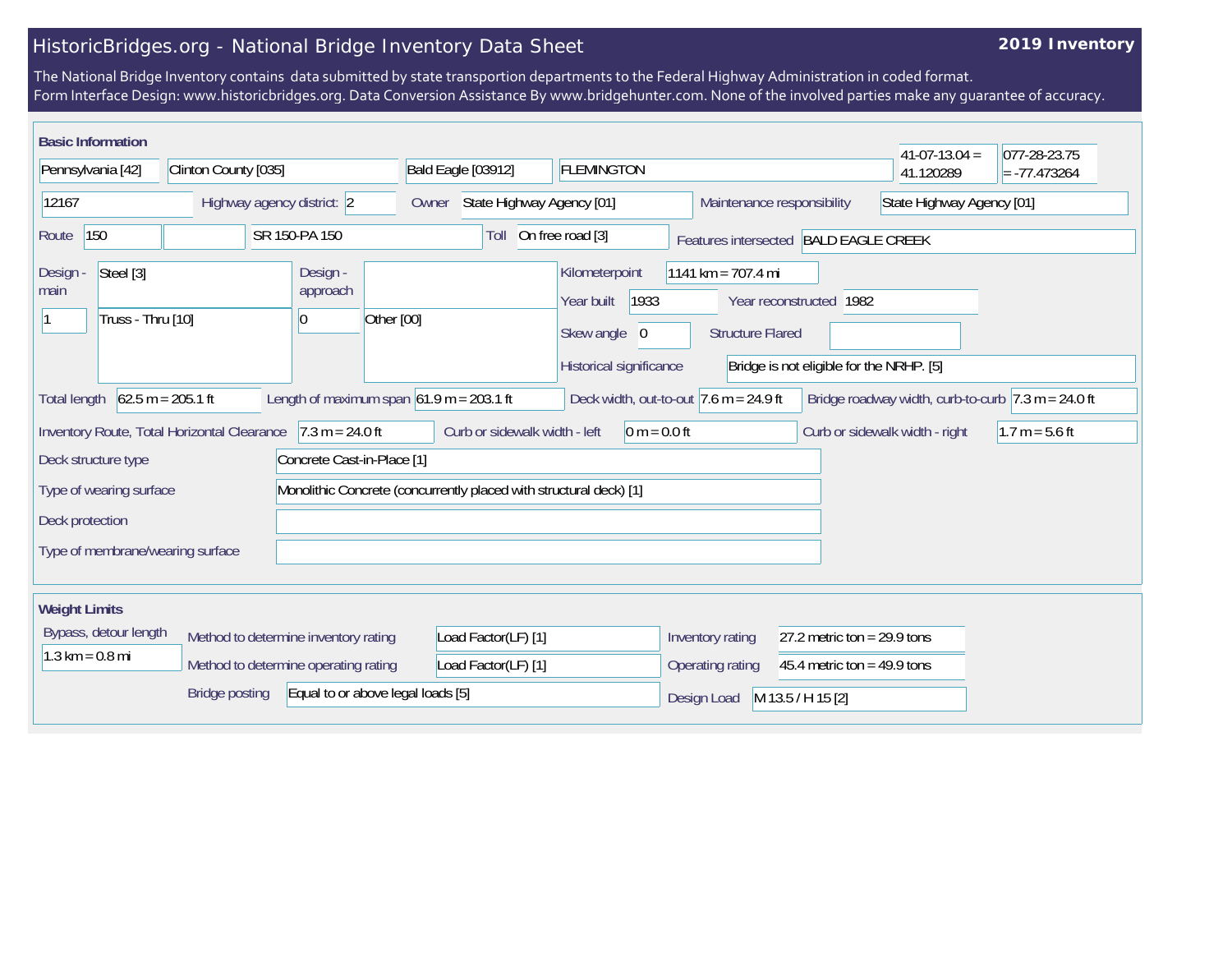| <b>Functional Details</b>                                                                                                                                |                                                                                         |  |  |  |  |  |  |  |
|----------------------------------------------------------------------------------------------------------------------------------------------------------|-----------------------------------------------------------------------------------------|--|--|--|--|--|--|--|
| Average daily truck traffi 3<br><b>Average Daily Traffic</b><br>14106                                                                                    | 2038<br>Year 2018<br>20671<br>%<br>Future average daily traffic<br>Year                 |  |  |  |  |  |  |  |
| Road classification<br>Minor Arterial (Urban) [16]                                                                                                       | $9.1 m = 29.9 ft$<br>Approach roadway width<br>Lanes on structure 2                     |  |  |  |  |  |  |  |
| Type of service on bridge Highway-pedestrian [5]                                                                                                         | Direction of traffic 2 - way traffic [2]<br>Bridge median                               |  |  |  |  |  |  |  |
| No parallel structure exists. [N]<br>Parallel structure designation                                                                                      |                                                                                         |  |  |  |  |  |  |  |
| Waterway [5]<br>Type of service under bridge                                                                                                             | Navigation control<br>Lanes under structure<br>$\Omega$                                 |  |  |  |  |  |  |  |
| Navigation vertical clearanc<br>$0 = N/A$                                                                                                                | Navigation horizontal clearance $ 0 = N/A $                                             |  |  |  |  |  |  |  |
| Minimum navigation vertical clearance, vertical lift bridge $\vert$ 0 m = 0.0 ft<br>Minimum vertical clearance over bridge roadway<br>$4.51 m = 14.8 ft$ |                                                                                         |  |  |  |  |  |  |  |
| Minimum lateral underclearance reference feature Feature not a highway or railroad [N]                                                                   |                                                                                         |  |  |  |  |  |  |  |
| Minimum lateral underclearance on left $0 = N/A$<br>Minimum lateral underclearance on right $0 = N/A$                                                    |                                                                                         |  |  |  |  |  |  |  |
| Minimum Vertical Underclearance $ 0 = N/A $                                                                                                              | Minimum vertical underclearance reference feature Feature not a highway or railroad [N] |  |  |  |  |  |  |  |
| Appraisal ratings - underclearances N/A [N]                                                                                                              |                                                                                         |  |  |  |  |  |  |  |
| <b>Repair and Replacement Plans</b>                                                                                                                      |                                                                                         |  |  |  |  |  |  |  |
| Type of work to be performed                                                                                                                             | Work done by Work to be done by contract [1]                                            |  |  |  |  |  |  |  |
| Replacement of bridge or other structure because of<br>substandard load carrying capacity or substantial                                                 | Bridge improvement cost<br>129000<br>380000<br>Roadway improvement cost                 |  |  |  |  |  |  |  |
| bridge roadway geometry. [31]                                                                                                                            | $62 m = 203.4 ft$<br>Length of structure improvement<br>Total project cost<br>1743000   |  |  |  |  |  |  |  |
|                                                                                                                                                          | Year of improvement cost estimate                                                       |  |  |  |  |  |  |  |
|                                                                                                                                                          | Border bridge - state<br>Border bridge - percent responsibility of other state          |  |  |  |  |  |  |  |
|                                                                                                                                                          | Border bridge - structure number                                                        |  |  |  |  |  |  |  |